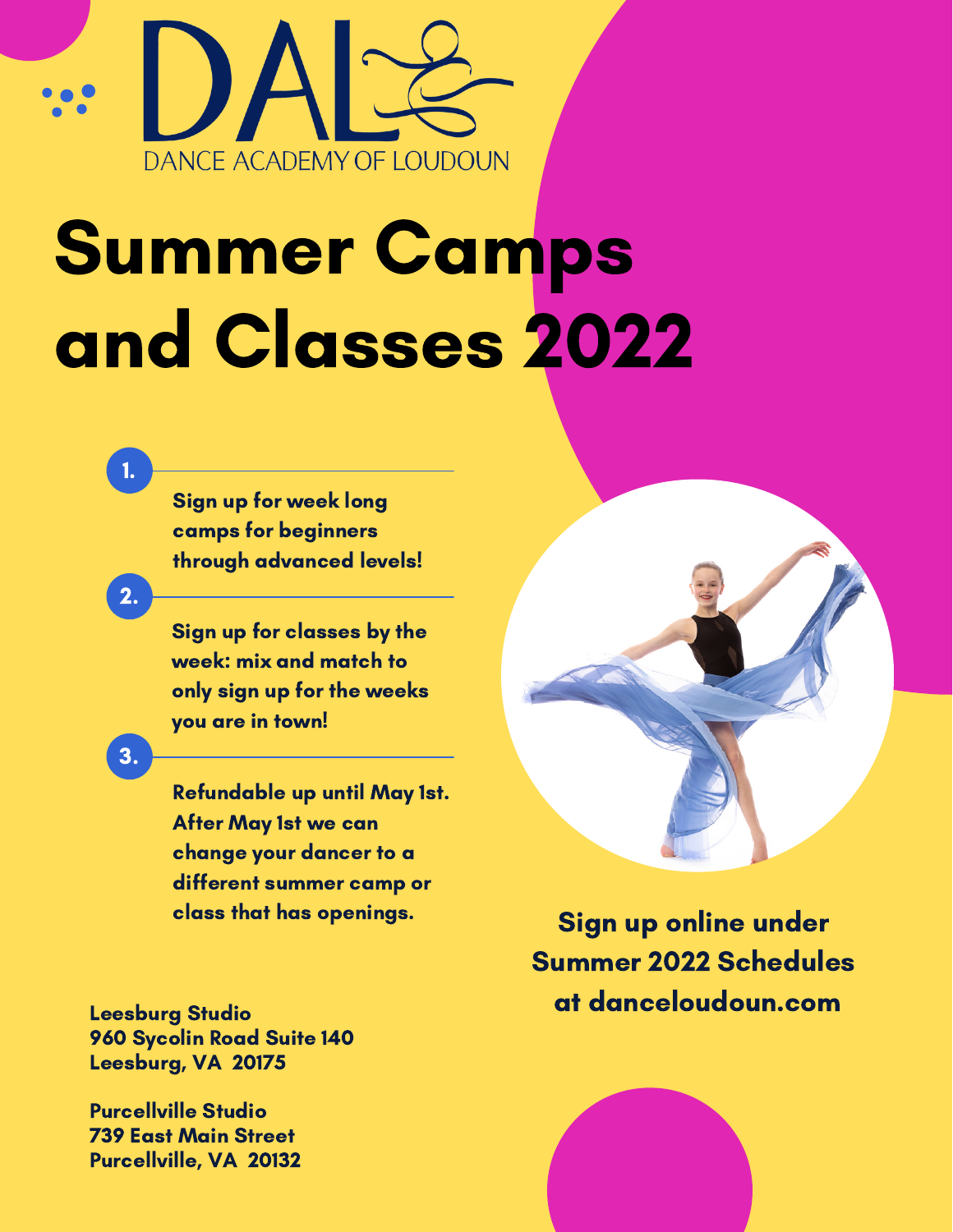#### LEESBURG CLASSES June 20th-August 13th No Classes July 4th-9th

Monday 5:15p-6:00p Combo: [Ballet/Tap/Jazz](https://app.jackrabbitclass.com/eventcalendar.asp?id=&key=&clabel=&date=6%2F19%2F2022&orgid=539644&loc=Leesburg&cat1=2022%20summer%20camps#) Ages 4-[7](https://app.jackrabbitclass.com/eventcalendar.asp?id=&key=&clabel=&date=6%2F19%2F2022&orgid=539644&loc=Leesburg&cat1=2022%20summer%20camps#) Monday [6:00p-7:00p](https://app.jackrabbitclass.com/eventcalendar.asp?id=&key=&clabel=&date=6%2F19%2F2022&orgid=539644&loc=Leesburg&cat1=2022%20summer%20camps#) Ballet Ages 9+

Tuesday [9:45a-10:15a](https://app.jackrabbitclass.com/eventcalendar.asp?id=&key=&clabel=&date=6%2F19%2F2022&orgid=539644&loc=Leesburg&cat1=2022%20summer%20camps#) Ballet Bisou Ages 2-3 Tuesday 10:15a-11:00a Combo: [Ballet/Tap/Tumbling](https://app.jackrabbitclass.com/eventcalendar.asp?id=&key=&clabel=&date=6%2F19%2F2022&orgid=539644&loc=Leesburg&cat1=2022%20summer%20camps#) Ages 3-6 Tuesday 5:00p -5:45p Combo: [Ballet/Tap/Tumbling](https://app.jackrabbitclass.com/eventcalendar.asp?id=&key=&clabel=&date=6%2F19%2F2022&orgid=539644&loc=Leesburg&cat1=2022%20summer%20camps#) Ages 3-[6](https://app.jackrabbitclass.com/eventcalendar.asp?id=&key=&clabel=&date=6%2F19%2F2022&orgid=539644&loc=Leesburg&cat1=2022%20summer%20camps#) Tuesday [4:15p-5:00p](https://app.jackrabbitclass.com/eventcalendar.asp?id=&key=&clabel=&date=6%2F19%2F2022&orgid=539644&loc=Leesburg&cat1=2022%20summer%20camps#) Tumbling Beginner Ages 5-[8](https://app.jackrabbitclass.com/eventcalendar.asp?id=&key=&clabel=&date=6%2F19%2F2022&orgid=539644&loc=Leesburg&cat1=2022%20summer%20camps#) Tuesday 5:00p-6:00p Tap Beginner Ages 5-8 Tuesday [5:45p-6:15p](https://app.jackrabbitclass.com/eventcalendar.asp?id=&key=&clabel=&date=6%2F19%2F2022&orgid=539644&loc=Leesburg&cat1=2022%20summer%20camps#) Ballet Ages 5-[8](https://app.jackrabbitclass.com/eventcalendar.asp?id=&key=&clabel=&date=6%2F19%2F2022&orgid=539644&loc=Leesburg&cat1=2022%20summer%20camps#) Tuesday [6:15p-6:45p](https://app.jackrabbitclass.com/eventcalendar.asp?id=&key=&clabel=&date=6%2F19%2F2022&orgid=539644&loc=Leesburg&cat1=2022%20summer%20camps#) Jazz Ages 5-[8](https://app.jackrabbitclass.com/eventcalendar.asp?id=&key=&clabel=&date=6%2F19%2F2022&orgid=539644&loc=Leesburg&cat1=2022%20summer%20camps#) Tuesday [6:00p-7:00p](https://app.jackrabbitclass.com/eventcalendar.asp?id=&key=&clabel=&date=6%2F19%2F2022&orgid=539644&loc=Leesburg&cat1=2022%20summer%20camps#) Intermediate Tumbling 7+ Tuesday [7:00p-8:00p](https://app.jackrabbitclass.com/eventcalendar.asp?id=&key=&clabel=&date=6%2F19%2F2022&orgid=539644&loc=Leesburg&cat1=2022%20summer%20camps#) Advanced Tumbling 9+ Tuesday 6:00-7:00 Tap Inter Ages 8+ Tuesday 7:00p-8:00p Tap Inter/Adv Ages 10+ Tuesday 8:00p-9:00p Tap Advanced Ages 12+

Wednesday [9:30a-10:00a](https://app.jackrabbitclass.com/eventcalendar.asp?id=&key=&clabel=&date=6%2F19%2F2022&orgid=539644&loc=Leesburg&cat1=2022%20summer%20camps#) Ballet Bisou Ages 2-[3](https://app.jackrabbitclass.com/eventcalendar.asp?id=&key=&clabel=&date=6%2F19%2F2022&orgid=539644&loc=Leesburg&cat1=2022%20summer%20camps#) Wednesday 10:15a-11:00a Combo: [Ballet/Tap/Tumbling](https://app.jackrabbitclass.com/eventcalendar.asp?id=&key=&clabel=&date=6%2F19%2F2022&orgid=539644&loc=Leesburg&cat1=2022%20summer%20camps#) Ages 3-[6](https://app.jackrabbitclass.com/eventcalendar.asp?id=&key=&clabel=&date=6%2F19%2F2022&orgid=539644&loc=Leesburg&cat1=2022%20summer%20camps#) Wednesday [4:00p-5:00p](https://app.jackrabbitclass.com/eventcalendar.asp?id=&key=&clabel=&date=6%2F19%2F2022&orgid=539644&loc=Leesburg&cat1=2022%20summer%20camps#) Inter/Adv Ballet Ages 8+ Wednesday [5:00p-6:00p](https://app.jackrabbitclass.com/eventcalendar.asp?id=&key=&clabel=&date=6%2F19%2F2022&orgid=539644&loc=Leesburg&cat1=2022%20summer%20camps#) Company Turns and leaps Ages 8-11 Wednesday [5:00p-6:30p](https://app.jackrabbitclass.com/eventcalendar.asp?id=&key=&clabel=&date=6%2F19%2F2022&orgid=539644&loc=Leesburg&cat1=2022%20summer%20camps#) Int/Adv Ballet Ages 10+ Wednesday 5:00p-7:00p Int/Adv [Ballet/Pointe](https://app.jackrabbitclass.com/eventcalendar.asp?id=&key=&clabel=&date=6%2F19%2F2022&orgid=539644&loc=Leesburg&cat1=2022%20summer%20camps#) Ages 12-18 Wednesday [7:00p-8:00p](https://app.jackrabbitclass.com/eventcalendar.asp?id=&key=&clabel=&date=6%2F19%2F2022&orgid=539644&loc=Leesburg&cat1=2022%20summer%20camps#) Company Turns and Leaps Ages 12+ Wednesday [6:00p-7:00p](https://app.jackrabbitclass.com/eventcalendar.asp?id=&key=&clabel=&date=6%2F19%2F2022&orgid=539644&loc=Leesburg&cat1=2022%20summer%20camps#) Company Turns and Leaps Ages 14+ Wednesday 7:00p-9:00p Adv [Ballet/Pointe](https://app.jackrabbitclass.com/eventcalendar.asp?id=&key=&clabel=&date=6%2F19%2F2022&orgid=539644&loc=Leesburg&cat1=2022%20summer%20camps#) Ages 14[+](https://app.jackrabbitclass.com/eventcalendar.asp?id=&key=&clabel=&date=6%2F19%2F2022&orgid=539644&loc=Leesburg&cat1=2022%20summer%20camps#)

Thursday [5:00p-5:30p](https://app.jackrabbitclass.com/eventcalendar.asp?id=&key=&clabel=&date=6%2F19%2F2022&orgid=539644&loc=Leesburg&cat1=2022%20summer%20camps#) Jazz Class Ages 7-1[0](https://app.jackrabbitclass.com/eventcalendar.asp?id=&key=&clabel=&date=6%2F19%2F2022&orgid=539644&loc=Leesburg&cat1=2022%20summer%20camps#) Thursday [5:30p-6:00p](https://app.jackrabbitclass.com/eventcalendar.asp?id=&key=&clabel=&date=6%2F19%2F2022&orgid=539644&loc=Leesburg&cat1=2022%20summer%20camps#) Lyrical Class Ages 7-1[0](https://app.jackrabbitclass.com/eventcalendar.asp?id=&key=&clabel=&date=6%2F19%2F2022&orgid=539644&loc=Leesburg&cat1=2022%20summer%20camps#) Thursday [6:00p-6:30p](https://app.jackrabbitclass.com/eventcalendar.asp?id=&key=&clabel=&date=6%2F19%2F2022&orgid=539644&loc=Leesburg&cat1=2022%20summer%20camps#) Hip-hop Ages 7-1[0](https://app.jackrabbitclass.com/eventcalendar.asp?id=&key=&clabel=&date=6%2F19%2F2022&orgid=539644&loc=Leesburg&cat1=2022%20summer%20camps#) Thursday [6:30p-7:00p](https://app.jackrabbitclass.com/eventcalendar.asp?id=&key=&clabel=&date=6%2F19%2F2022&orgid=539644&loc=Leesburg&cat1=2022%20summer%20camps#) Jazz Class Ages 11[+](https://app.jackrabbitclass.com/eventcalendar.asp?id=&key=&clabel=&date=6%2F19%2F2022&orgid=539644&loc=Leesburg&cat1=2022%20summer%20camps#) Thursday [7:00p-7:30p](https://app.jackrabbitclass.com/eventcalendar.asp?id=&key=&clabel=&date=6%2F19%2F2022&orgid=539644&loc=Leesburg&cat1=2022%20summer%20camps#) Lyrical Class Ages 11[+](https://app.jackrabbitclass.com/eventcalendar.asp?id=&key=&clabel=&date=6%2F19%2F2022&orgid=539644&loc=Leesburg&cat1=2022%20summer%20camps#) Thursday [7:30p-8:00p](https://app.jackrabbitclass.com/eventcalendar.asp?id=&key=&clabel=&date=6%2F19%2F2022&orgid=539644&loc=Leesburg&cat1=2022%20summer%20camps#) Hip-hop Ages 11+ Thursday 8:00-9:00p Musical Theater Jazz/Tap Ages 11+ Thursday 5:00p-6:00p Tap Company-Flappers Thursday 5:00p-6:00p Tap Company-Flappers Thursday 6:00-7:00 Tap Company-Fancy Feet, Snappy Tappers, Time Steppers Thursday 7:00p-8:00p Tap Company Broadway/Rhth. Thursday [8:00p-9:00p](https://app.jackrabbitclass.com/eventcalendar.asp?id=&key=&clabel=&date=6%2F19%2F2022&orgid=539644&loc=Leesburg&cat1=2022%20summer%20camps#) Company Advanced Hip-Hop Class

Saturday [9:00a-9:30a](https://app.jackrabbitclass.com/eventcalendar.asp?id=&key=&clabel=&date=6%2F19%2F2022&orgid=539644&loc=Leesburg&cat1=2022%20summer%20camps#) Ballet Bisou Ages 2-3 Saturday 9:45a-10:30a Combo: [Ballet/Tap/Tumbling](https://app.jackrabbitclass.com/eventcalendar.asp?id=&key=&clabel=&date=6%2F19%2F2022&orgid=539644&loc=Leesburg&cat1=2022%20summer%20camps#) Ages 3-6

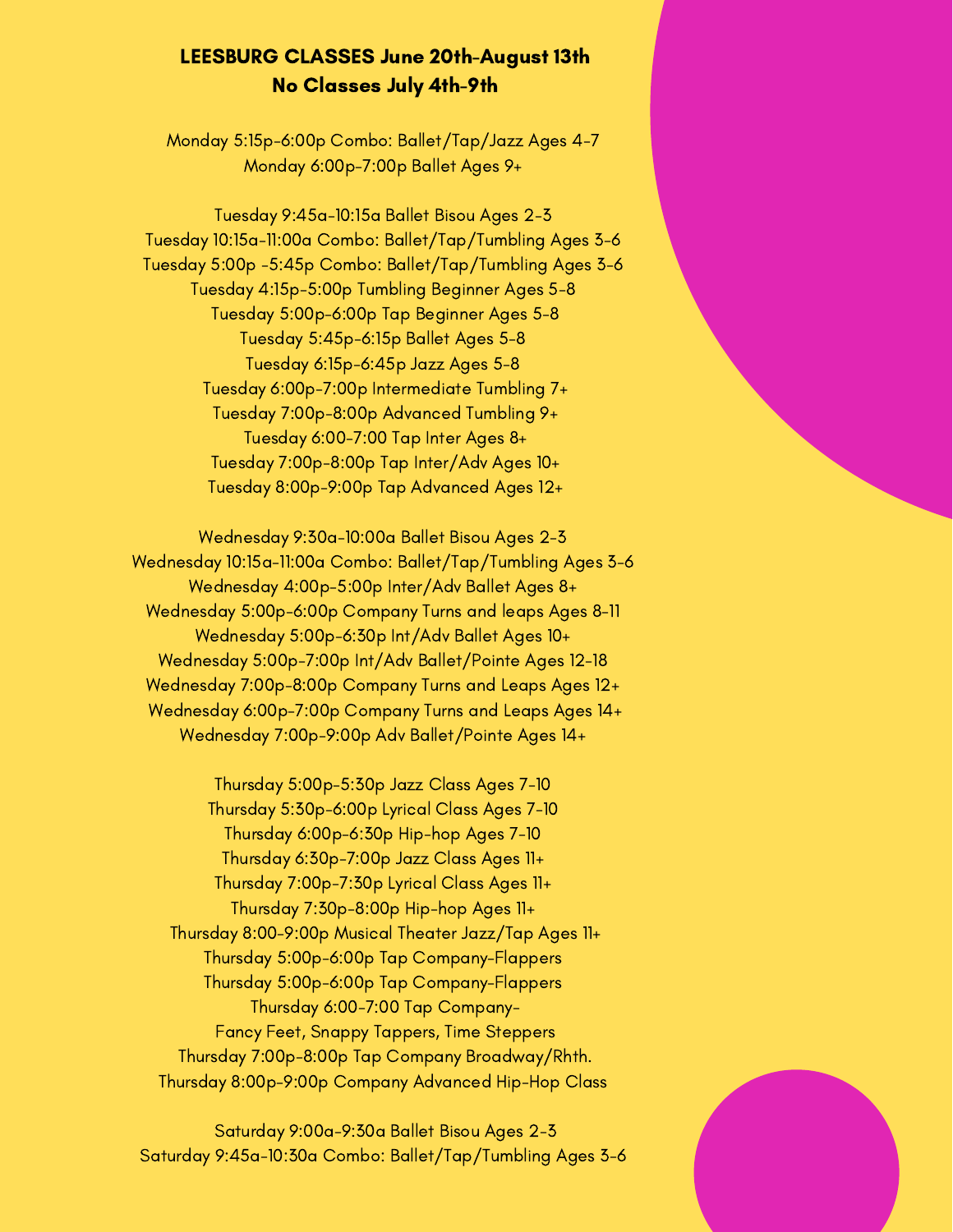#### LEESBURG CAMPS Monday through Friday

June 20th-24th 9:00a-4:00p Advanced Company Jazz/Contemporary Intensive Camp Ages 9+ 9:00a-12:00p Cheer Tumbling Camp Ages 6-12 1:00p-4:00p Broadway Dance Camp-School of Rock Ages 6-14

June 27th-July 1st

9:00a-4:00p Advanced Company Ballet/Pointe Intensive Ages 9+ [9:00a-12:00p](https://app.jackrabbitclass.com/eventcalendar.asp?id=&key=&clabel=&date=6%2F19%2F2022&orgid=539644&loc=Leesburg&cat1=2022%20summer%20camps#) Bows Bows Bows Jazz/HH Camp Ages 5-1[0](https://app.jackrabbitclass.com/eventcalendar.asp?id=&key=&clabel=&date=6%2F19%2F2022&orgid=539644&loc=Leesburg&cat1=2022%20summer%20camps#) [1:00p-4:00p](https://app.jackrabbitclass.com/eventcalendar.asp?id=&key=&clabel=&date=6%2F19%2F2022&orgid=539644&loc=Leesburg&cat1=2022%20summer%20camps#) Musical Theater Camp Ages 6-12

#### July 11th-15th

[9:00a-12:00p](https://app.jackrabbitclass.com/eventcalendar.asp?id=&key=&clabel=&date=7%2F19%2F2022&orgid=539644&loc=Leesburg&cat1=2022%20summer%20camps#) Advanced Company Ballet Camp Ages 9+ [9:00a-12:00p](https://app.jackrabbitclass.com/eventcalendar.asp?id=&key=&clabel=&date=7%2F19%2F2022&orgid=539644&loc=Leesburg&cat1=2022%20summer%20camps#) Glitter Mermaids and Unicorn Ballet Camp Ages 4-[8](https://app.jackrabbitclass.com/eventcalendar.asp?id=&key=&clabel=&date=7%2F19%2F2022&orgid=539644&loc=Leesburg&cat1=2022%20summer%20camps#) 1:00p-4:00p Advanced Company Jazz [Contemporary](https://app.jackrabbitclass.com/eventcalendar.asp?id=&key=&clabel=&date=7%2F19%2F2022&orgid=539644&loc=Leesburg&cat1=2022%20summer%20camps#) Camp 1:00p-4:00p Beg/Inter Jazz/HH [Contemporary](https://app.jackrabbitclass.com/eventcalendar.asp?id=&key=&clabel=&date=7%2F19%2F2022&orgid=539644&loc=Leesburg&cat1=2022%20summer%20camps#) Camp Ages 6-1[2](https://app.jackrabbitclass.com/eventcalendar.asp?id=&key=&clabel=&date=7%2F19%2F2022&orgid=539644&loc=Leesburg&cat1=2022%20summer%20camps#)

### July 18th-22nd

9:00a -12:00p [Advanced](https://app.jackrabbitclass.com/eventcalendar.asp?id=&key=&clabel=&date=7%2F19%2F2022&orgid=539644&loc=Leesburg&cat1=2022%20summer%20camps#) Company Ballet Camp Ages 9+ 9:00a-12:00p [Cheer/Tumbling](https://app.jackrabbitclass.com/eventcalendar.asp?id=&key=&clabel=&date=7%2F19%2F2022&orgid=539644&loc=Leesburg&cat1=2022%20summer%20camps#) Camp Ages 6-1[2](https://app.jackrabbitclass.com/eventcalendar.asp?id=&key=&clabel=&date=7%2F19%2F2022&orgid=539644&loc=Leesburg&cat1=2022%20summer%20camps#) 1:00p-4:00p Advanced Company Jazz [Contemporary](https://app.jackrabbitclass.com/eventcalendar.asp?id=&key=&clabel=&date=7%2F19%2F2022&orgid=539644&loc=Leesburg&cat1=2022%20summer%20camps#) Camp Ages 9+ [1:00p-4:00p](https://app.jackrabbitclass.com/eventcalendar.asp?id=&key=&clabel=&date=7%2F19%2F2022&orgid=539644&loc=Leesburg&cat1=2022%20summer%20camps#) Musical Theater Camp Ages 6-12

#### July 25th-29th

[9:00a-12:00p](https://app.jackrabbitclass.com/eventcalendar.asp?id=&key=&clabel=&date=7%2F19%2F2022&orgid=539644&loc=Leesburg&cat1=2022%20summer%20camps#) Advanced Company Ballet Camp Ages 9+ [9:00a-12:00p](https://app.jackrabbitclass.com/eventcalendar.asp?id=&key=&clabel=&date=7%2F19%2F2022&orgid=539644&loc=Leesburg&cat1=2022%20summer%20camps#) Princess and Fairy Tale Ballet Camp Ages 4-8 1:00p-4:00p Advanced Company Jazz [Contemporary](https://app.jackrabbitclass.com/eventcalendar.asp?id=&key=&clabel=&date=7%2F19%2F2022&orgid=539644&loc=Leesburg&cat1=2022%20summer%20camps#) Camp Ages 9+ 1:00p-4:00p Broadway Dance [Camp-Mathilda](https://app.jackrabbitclass.com/eventcalendar.asp?id=&key=&clabel=&date=7%2F19%2F2022&orgid=539644&loc=Leesburg&cat1=2022%20summer%20camps#) Ages 6-14

#### Aug 1st-5th

[9:00a-12:00p](https://app.jackrabbitclass.com/eventcalendar.asp?id=&key=&clabel=&date=8%2F19%2F2022&orgid=539644&loc=Leesburg&cat1=2022%20summer%20camps#) Advanced Company Ballet Camp Ages 9+ 9:00a-12:00p [Cheer/Tumbling](https://app.jackrabbitclass.com/eventcalendar.asp?id=&key=&clabel=&date=8%2F19%2F2022&orgid=539644&loc=Leesburg&cat1=2022%20summer%20camps#) Camp Ages 6-1[2](https://app.jackrabbitclass.com/eventcalendar.asp?id=&key=&clabel=&date=8%2F19%2F2022&orgid=539644&loc=Leesburg&cat1=2022%20summer%20camps#) 1:00p-4:00p Advanced Company Jazz [Contemporary](https://app.jackrabbitclass.com/eventcalendar.asp?id=&key=&clabel=&date=8%2F19%2F2022&orgid=539644&loc=Leesburg&cat1=2022%20summer%20camps#) Camp Ages 9+ 1:00p-4:00p Beg/Inter Jazz/HH [Contemporary](https://app.jackrabbitclass.com/eventcalendar.asp?id=&key=&clabel=&date=8%2F19%2F2022&orgid=539644&loc=Leesburg&cat1=2022%20summer%20camps#) Camp Ages 6-14